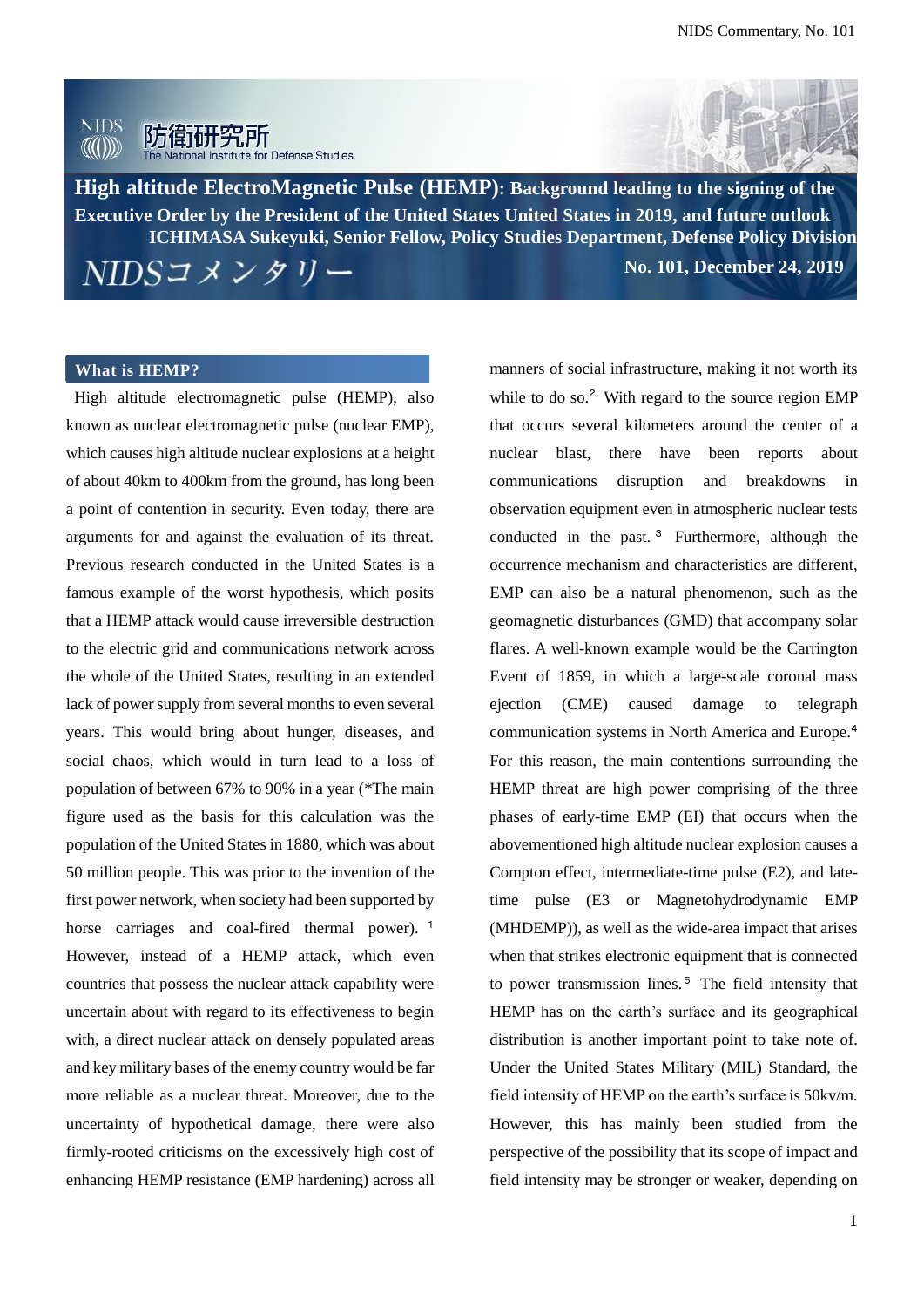#### NIDS Commentary, No. 101

factors such as the height of burst (\*Diffraction in the ionosphere and other elements that have a secondary impact on the field intensity of the earth's surface have been pointed out in previous research). 6

## **Historical background of the United States and Soviet Union surrounding HEMP research**

At the beginning of the Cold War period, HEMP that had been proven through atmospheric nuclear tests became a subject for investigative research, with a number of high altitude nuclear tests conducted by the United States and Soviet Union from the 1950s to early 1960s, based on various height of burst and nuclear yields. According to publicly disclosed information, the United States conducted a total of nine high altitude nuclear tests at sea, at altitudes of more than 40km, while the former Soviet Union conducted about six tests on land. However, in view of the nuclear non-proliferation and strong criticism from the international community over radioactive fallout, after the Partial Test Ban Treaty (PTBT) entered into force in 1963, both countries had no choice but to make the shift to EMP-related research under restricted conditions, such as underground nuclear tests and theoretical research. 7

In this process, strangely enough, both the United States and Soviet Union separately confirmed that HEMP has a physical impact over a wide area on land, based on high altitude nuclear tests carried out in 1962, when the PTBT was about to come into effect. These were the Starfish Prime Nuclear Test (United States, skies above Johnston Island in the Pacific), and Nuclear Test No. 184 (former Soviet Union, Kapustin Yar or Novaya Zemlya missile testing range. However, the name and conditions of the test are not consistent among various materials<sup>8</sup>). In the case of the United States, the power outage that occurred on the Hawaiian Islands, 1,400km away from the site of the explosion, immediately after the high altitude nuclear test, was a well-known incident. However, such damages were minor and restoration work was carried out swiftly. After that, the power outage incident in Hawaii was verified from a professional perspective by researchers from Sandia National Laboratories in the United States, and it was concluded that the cause of the power outage could be attributed to the HEMP effect.<sup>9</sup> However, at the time, there were no signs that HEMP was captured as a major security threat, and it was not possible to say, based on the power outage in Hawaii, that it had any significant impact on the nuclear strategy of the United States or the protection of its citizens.

Thereafter, in the United States, the EMP resistance of various equipment and military infrastructure, such as aircraft, naval vessels, and missiles, was measured by simulating the HEMP effect. The testing ranges used for these tests (a famous one is Atlas-I in Albuquerque, New Mexico<sup>10</sup>) were in operation throughout the Cold War period. <sup>11</sup> In addition, HEMP measures were advanced mainly in the military sector, such as the formulation of the aforementioned MIL Standard, which set out EMP measures in the field of communications. On the other hand, there were also criticisms about the slow progress in the advancement of HEMP measures for social infrastructure such as power and communication networks. <sup>12</sup> Depending on one's viewpoint, this suggests that it is possible that the HEMP threat had not been perceived as a major security threat in the United States until recent years.

On the other hand, at the European Electromagnetics Symposium (EUROEM) held in France in 1994, Major-General V.M. Loborev of the All-Russian Scientific Research Institute for Technical Physics, under the Ministry of Defense of the Russian Federation, presented a report on the details of physical damage caused by HEMP over several hundreds of kilometers on land, in nuclear test No. 184 conducted by the former Soviet Union (for example, a fire occurred at a power plant nearby, underground power cables melted with the heat while the insulation devices of overland power cables were also burnt, and spark gap devices for long-distance telephones broke down). This report drew much attention from the West as information that conveys the realities of HEMP threat.<sup>13</sup> Previous research based on publicly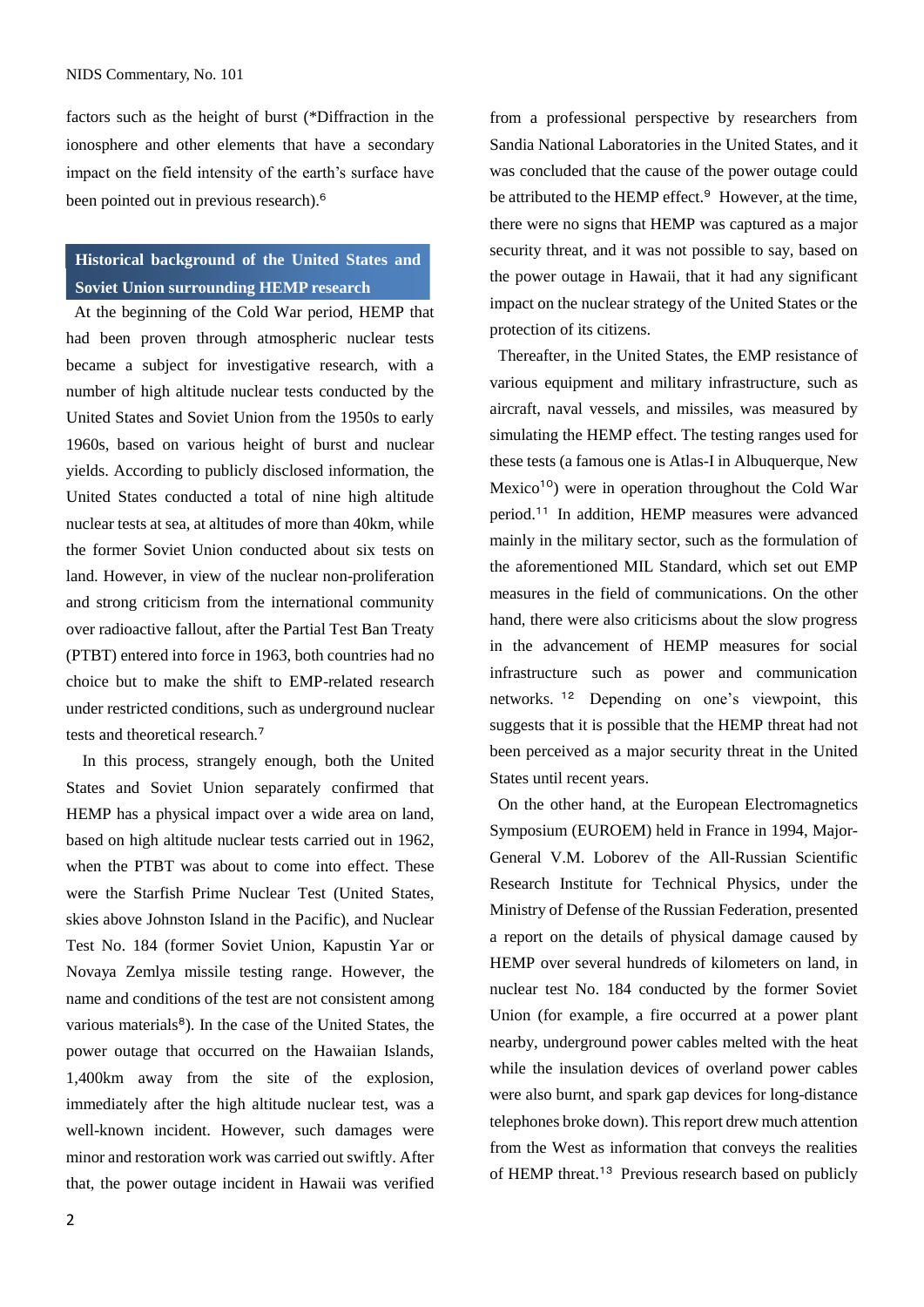disclosed information, too, showed indications of attempts at conducting comparative tests on the impact of HEMP, by matching the explosion altitude (40-50km, 150km, around 300km) and nuclear yields (from extremely small-scale to around 300kt) of the former Soviet Union's high altitude nuclear test.<sup>14</sup> It is worthy of special mention that in the case of the former Soviet Union, in addition to the fact that these tests were mainly conducted on land, of the comparative tests held multiple times, wide-spread damage was reported only once, on the aforementioned occasion. Another related point that cannot be overlooked is that there is testimony surrounding the development of nuclear weapons by the former Soviet Union, which appears to have specialized in the military aspects of HEMP. This testimony is the remarks made by Vladimir Lukin, former chair of the Russian assembly's (Duma's) Foreign Affairs Committee, who had also previously served as Ambassador of the Russian Federation in the United States, to U.S. congressmen on the occasion of the meeting between members of the U.S. congress and members of Russia's Duma in Vienna, Austria, on April 30, 1999, to discuss peaceful solutions to the Kosovo conflict. In his remarks, Lukin spoke about the existence of Super EMP Weapons of the former Soviet Union that could demonstrate field intensity of 200kv/m on the earth's surface.<sup>15</sup> While there is no way of verifying the truth of his statement, at the very least, it points to the possibility that the former Soviet Union had held a stronger military interest than the United States in the effects of HEMP. Additionally, it should be noted that from the Cold War period till today, there have been no confirmed cases of high altitude nuclear tests being conducted by nuclear-weapon states or de-facto nuclearweapon states other than the United States and Soviet Union (Russia). Of the five nuclear-weapon states (United States, Russia, United Kingdom, France, and China), in recent years, while the United Kingdom has published results of reviews on HEMP threat based on information provided by the United States, <sup>16</sup> in reality, the United States and the Soviet Union (Russia) are the only two countries that have had the opportunity to validate the effects of HEMP.

### **Evaluation of HEMP threat—Initiatives by the United States**

With regard to the HEMP measures put in place by the former Soviet Union and Russia, many aspects remain unclear. Nevertheless, the United States, which has in contrast made progress in information disclosure, it is clear that the issue of HEMP threat has been taken up frequently and been reviewed by the relevant government agencies and other institutes. An example of documents related to military infrastructure that have been disclosed would be the Engineering Design Guidelines <sup>17</sup> for enhancing the EMP resistance of naval equipment in the United States, compiled by EMA in 1981 and submitted to the Naval Surface Weapon Center. Additionally, in 1990, a guidance on HEMP protection was prepared as a MIL Standard for a ground command, control, communications, computers, and intelligence (C4I) facility responsible for executing urgent and important missions.<sup>18</sup> On the other hand, in the aspect of social infrastructure, the Nuclear Regulatory Commission (NRC) of the United States had already, in 1983, compiled the results of a study on the operation of safety systems in nuclear power plants even after the occurrence of an EMP incident. When it conducted a review of the abovementioned research results in 2014, 30 years after the study, it reached a similar conclusion once again, which was published.<sup>19</sup>

However, to reiterate, the U.S. government and experts remain split over the evaluation of the threat of HEMP even today. It could be said that the greatest point of contention lies in the question of how to come to grips with the difference between social infrastructure of the "vacuum tube era" 60 years ago, when the high altitude nuclear tests were conducted, and the key social infrastructure of the IoT era such as power, communications, water supply and sewage, and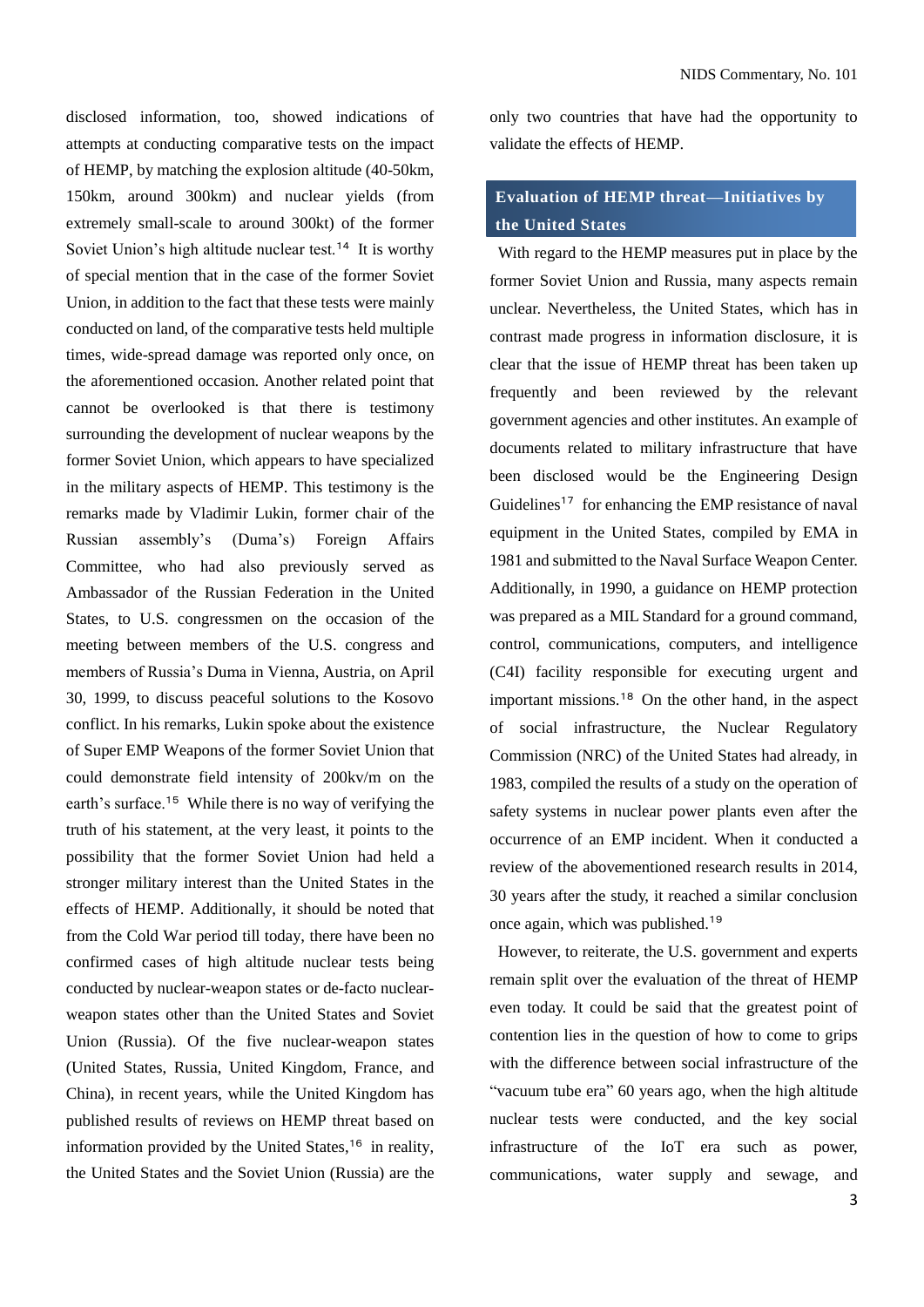transportation—many of which are supported by Supervisory Control and Data Acquisition (SCADA) systems that are vulnerable to EMP.<sup>20</sup> Amidst this situation, the Commission to Assess the Threat to the United States from Electromagnetic Pulse (EMP) Attack (hereinafter, "EMP Commission"), established pursuant to title XIV of the Floyd D. Spence National Defense Authorization Act for FY 2001, addressed the issue of HEMP threat directly. The EMP Commission continued to sound the alarm on the threat of HEMP attacks, and based on the knowledge of its influential members with technical backgrounds, drew attention from within and outside the United States by disseminating information that raised questions on the identification of social infrastructure with vulnerabilities as well as the approach to countermeasures. Furthermore, in relation to the activities by the EMP Commission, chair of the EMP Commission and former acting administrator of NASA, William Graham, staff of the EMP Commission, Peter Vincent Pry and others, with the involvement of parties such as the former Speaker of the U.S. House of Representatives, Newt Gingrich, and former head of the Central Intelligence Agency (CIA), James Woolsey, appealed frequently for the need for HEMP measures through various media. On two occasions in 2004 and 2008 respectively, reports by the EMP Commission were submitted to the congress.  $21$  In November 2011, approval to establish The Task Force on National and Homeland Security as an advisory committee to the U.S. congress was signed, and review commenced on the EMP threat to the United States as a man-made and natural phenomenon, as well as the response to this threat. However, as the Department of Defense and the Department of Homeland Security did not apply for a budget for the EMP Commission, its operation was concluded at the end of September 2017.<sup>22</sup> On the other hand, the Task Force on National and Homeland Security did not receive funds from the congress but operated solely through donations, and continued to review the

HEMP threat under the leadership of former members of the EMP Commission.<sup>23</sup>

# **Signing of the Executive Order on Coordinating National Resilience to Electromagnetic Pulses**

After that, with growing calls of concern about HEMP threat by the EMP Commission and others, the Department of Energy launched a review on the strategy for strengthening EMP resilience, in coordination with the power industry. In 2017, the Electromagnetic Pulse Resilience Action Plan was drawn up and published.<sup>24</sup> Against this background, the tides changed significantly for the evaluation of HEMP threat in the United States around 2017. Specifically, firstly, the Republican platform, announced during the U.S. Presidential Elections in 2016, mentioned the nuclear issues of North Korea and Iran as well as the war plans of China and Russia, and stated clearly that the HEMP threat is real and that there was a need for the President, congress, Department of Homeland Security, Department of Defense, the government, and the private sector including power business operators, to cooperate and protect the electric grid.<sup>25</sup> Next, on September 3, 2017, North Korea's state-run news agency drew attention when it covered North Korea's acquisition of HEMP attack capability in a way that connected nuclear tests with the development of intercontinental ballistic missiles.<sup>26</sup> Strangely enough, this happened in the same month as the termination of the EMP Commission. (\*Note that until then, there had also been frequent discussions linking North Korea's nuclear development with HEMP threat, including discussions by those related to the EMP Commission.)

There were more significant developments at the start of 2018. The Department of Homeland Security published a document titled "Protecting and Preparing the Homeland Against Threats of Electromagnetic Pulse and Geomagnetic Disturbances,"<sup>27</sup> and in the following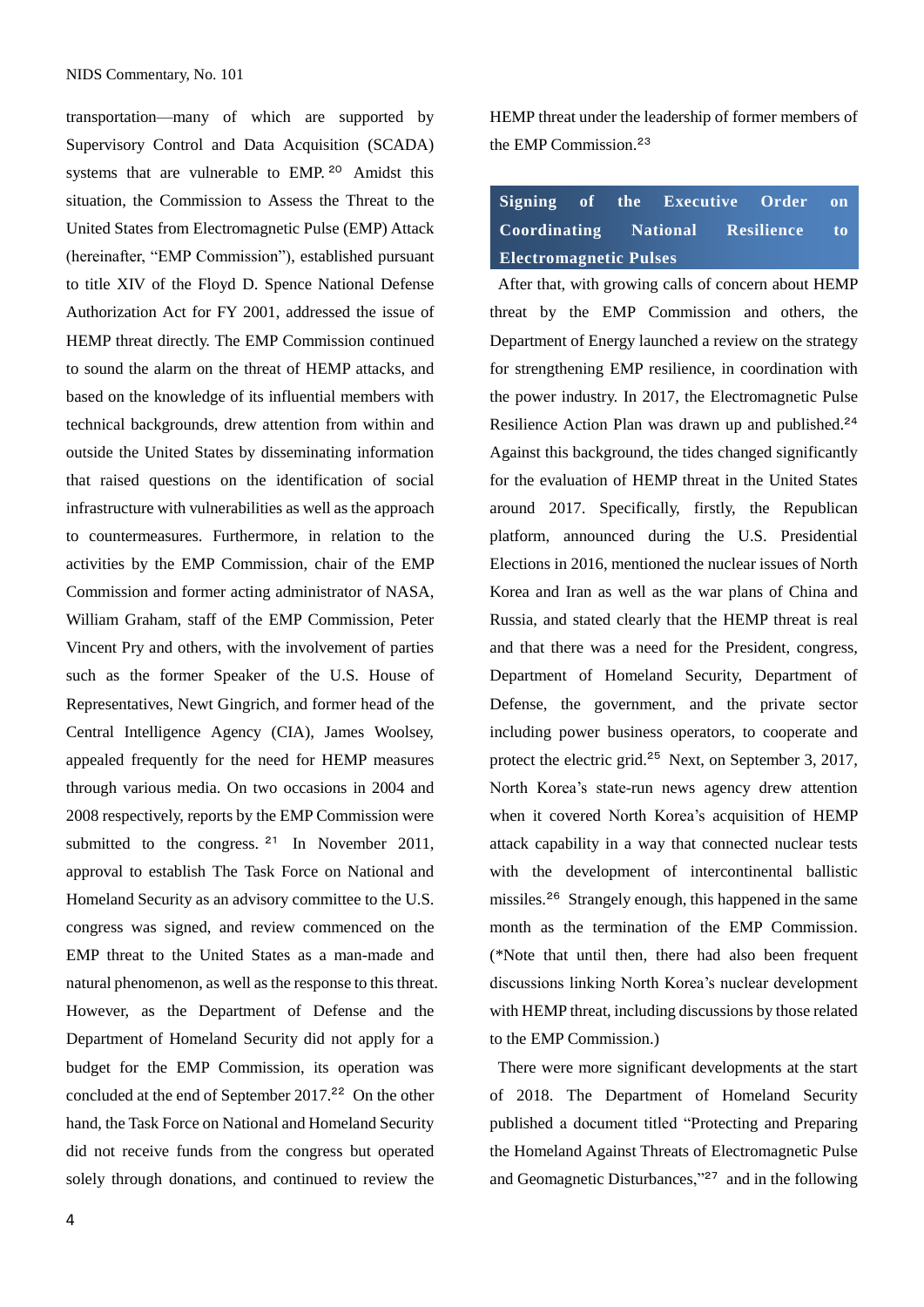year, President Donald Trump signed and issued the Executive Order on Coordinating National Resilience to Electromagnetic Pulses on March 26, 2019. <sup>28</sup> In particular, the Executive Order issued by the President was epochal and unprecedented in that it focused on both HEMP and GMD.<sup>29</sup> With regard to EMP, it states that it "has the potential to disrupt, degrade, and damage technology and critical infrastructure systems," and that "Human-made or naturally occurring EMPs can affect large geographic areas, disrupting elements critical to the Nation's security and economic prosperity, and could adversely affect global commerce and stability." It sets out clearly and specifically the need for the Federal Government of the United States to strengthen resilience (Sec. 1), and defines critical infrastructure that needs to be protected as "systems and assets, whether physical or virtual, so vital to the United States that the incapacity or destruction of such systems and assets would have a debilitating impact on security, national economic security, national public health or safety, or any combination of those matters" (Sec. 2(a)). Furthermore, this Executive Order also sets out the role and responsibilities of the Secretary of State as follows: "lead the coordination of diplomatic efforts with United States allies and international partners regarding enhancing resilience to the effects of EMPs; and," "in coordination with the Secretary of Defense and the heads of other relevant agencies, strengthen nuclear nonproliferation and deterrence efforts, which would reduce the likelihood of an EMP attack on the United States or its allies and partners by limiting the availability of nuclear devices" (Sec. 5(a)(ii)). It further orders the Secretary of Defense to: "in cooperation with the heads of relevant agencies and with United States allies, international partners, and private-sector entities as appropriate, improve and develop the ability to rapidly characterize, attribute, and provide warning of EMPs, including effects on space systems of interest to the United States" (Sec.  $5(b)(i)$ ). On top of that, it sets out orders to "identify"

and list the national critical functions and associated priority critical infrastructure systems, networks, and assets, including space-based assets that, if disrupted, could reasonably result in catastrophic national or regional effects on public health or safety, economic security, or national security" (Sec.  $6(a)(i)$ ), and states that "Within 1 year of the identification described in subsection (a)(i) of this section, the Secretary of Homeland Security, in coordination with the heads of other agencies as appropriate, shall, using appropriate government and private-sector standards for EMPs, assess which identified critical infrastructure systems, networks, and assets are most vulnerable to the effects of EMPs" (Sec.  $6(a)(ii)$ ). It sets out deadlines such as 90 days, 180 days, one year and four years, for identifying vulnerabilities to HEMP in the relevant government agencies. For example, for the Secretary of Homeland Security, it prescribes that "Within 180 days of the identification described in subsection (a)(ii) of this section, the Secretary of Homeland Security, in coordination with the heads of SSAs and in consultation with the Director of OSTP and the heads of other appropriate agencies, shall review test data identifying any gaps in such data — regarding the effects of EMPs on critical infrastructure systems, networks, and assets representative of those throughout the Nation" (Sec. 6(b)(i)). Concerning this Executive Order, Secretary of Energy Rick Perry has declared that "The Executive Order sends a clear message to adversaries that the United States takes this threat seriously". 30 Depending on the viewpoint, the same Executive Order could be regarded as carrying significance in terms of addressing technological vulnerabilities, while also having the implications of developing deterrence-bydenial against adversaries that are considering a HEMP attack, which also covers allies and partner countries that the United States offers extended deterrence to.

The report "High-Altitude Electromagnetic Pulse and the Bulk Power System" <sup>31</sup> published by the U.S.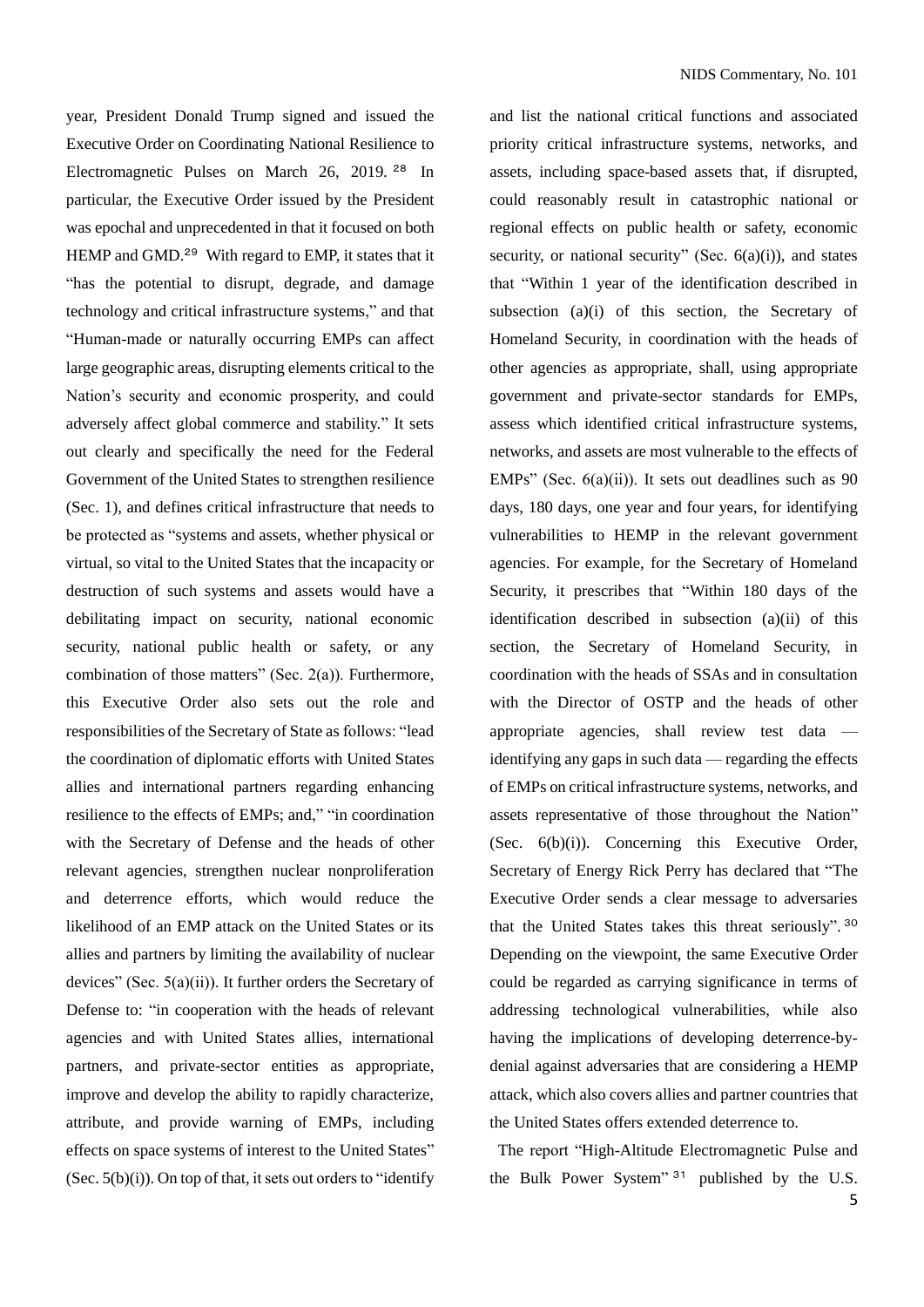Electric Power Research Institute (EPRI) soon after the Executive Order was signed, established clearly the technological means for mitigating the potential impact of HEMP, based on the review of HEMP's impact on power transmission systems in three phases. With regard to the view that HEMP could cause a continuous power outage in the United States lasting from several months to years, the EPRI report presents the clear conclusion that it does not support this from the standpoint that it is possible to put in place countermeasures to begin with. However, this EPRI report not only drew strong criticisms in the technological aspects from members of the former EMP Commission, $32$  but also gave rise to discussions in various media about the views for and against its contents.<sup>33</sup> The results of individual research projects that formed the basis for the EPRI report were made available to the public by the research institute in 2016<sup>34</sup>, and these constituted a part of the aforementioned joint project with the U.S. Department of Energy. Incidentally, a general EMP measure that is deemed effective, despite the need to balance it with costs, is to use protective devices such as electromagnetic wave shields or noise filters. <sup>35</sup> In addition, various recommendations made by the Telecommunication Standardization Sector of the International Telecommunication Union (ITU-T) have already defined deliberate electromagnetic attacks through HEMP as well as set out the guidelines for acquiring immunity against that.<sup>36</sup> Here, the focus is placed on "evaluation" of how regionally widespread HEMP is, and the extent of damage it causes, before it is deemed as a threat. Ultimately, should that not be seen as leaving it up to a "judgement" of security risks and costs?<sup>37</sup>

### **Future outlook on the HEMP threat**

 $\overline{a}$ 

High altitude nuclear tests in the atmosphere are a thing of the past. Since then, the threat of HEMP has not been clearly established amidst the background of dramatic developments in critical social infrastructure. In 2019, the President of the United States signed an Executive Order that looked at both GMD and HEMP, and by doing so, drew a distinct line with the discussions to date. This has presented the possibility that the Federal Government of the United States will engage in in-depth studies going forward, as well as take a concrete step toward identifying vulnerabilities and putting in place measures in some areas, in cooperation with allies and partner countries. Incidentally, with regard to examples of past reviews on enhancing EMP resistance in relation to the U.S. military, it has been stated in congress that additional overheads for incorporation into the systems of the U.S. military and commercial computers would be 2% to 3%, and that it would also be possible to retrofit electronic hardware held by the U.S. military at a total additional cost of 3% to 10%.<sup>38</sup> Needless to say, as one of two nuclear-weapon states that have a history of conducting high altitude nuclear tests, the knowledge that U.S. government agencies have of HEMP can be considered superior to that of other countries. Moreover, as it also has a history of developing standards that are frequently used as a reference domestically and abroad, such as the HEMP-related MIL Standard that was also touched on in this paper, any progress made in measures in the United States are likely to have a ripple effect in some way on other countries. The trends and future developments in measures to counter the HEMP threat, put in place by the United States and its allies and partners, will continue to draw close attention.

<sup>&</sup>lt;sup>1</sup> William Graham, James R. Woolsey and Peter Vincent Pry, "The EMP Executive Order ? Where Were Bush and Obama?" National Review website, May 3, 2019.

<sup>2</sup> See below for an example. Jack Steinberger, "The

Electromagnetic Pulse Produced by a Nuclear Bomb Explosion High Above the Atmosphere," Archive.org website, September

<sup>2006;</sup> Jeffrey Lewis, "The EMPire Strikes Back: Electromagnetic Pulse is the Conservative Fetish that Just Won't Die" *Foreign Policy*, May 24, 2013.

<sup>3</sup> K.S.H. Lee, ed., *EMP Interaction: Principles, Techniques, and Reference Data*, A Summa Book, 1986, pp.45-46.

<sup>4</sup> John Kemp, "Time to be Afraid - Preparing for the Next Big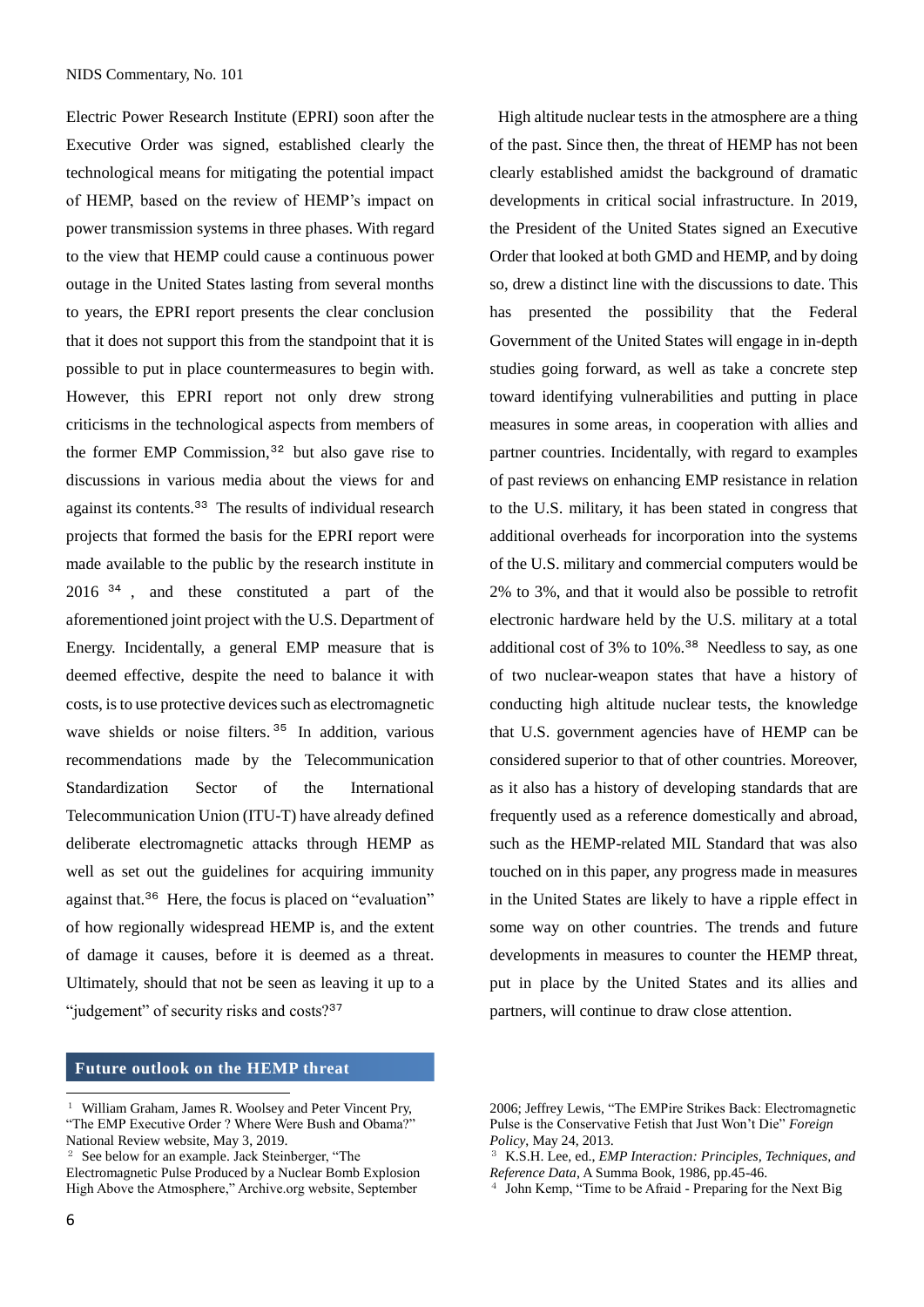Solar Storm," *Reuters*, July 26, 2014.

<sup>5</sup> EMP Commission, "Report of the Commission to Assess the Threat to the United States from Electromagnetic Pulse (EMP) Attack Volume I: Executive Report," pp.4-6. John McRary, "The Amplitude Distribution of an Electromagnetic Pulse Propagated through the Ionosphere," *EMP Theoretical Note*, No.80, June 1970; Michael A. Messier," A Standard Ionosphere for the Study of Electromagnetic Pulse Propagation," *EMP Theoretical Note*, No.117, March 1, 1971; R.D. Jones and D.Z. Ring, "Ionospheric Modification of the Electromagnetic Pulse from Nuclear Explosions," *EMP Theoretical Note*, No.174, July 1972.

<sup>7</sup> Sukeyuki Ichimasa, "Bei-So no Taikiken-nai Kaku Jikken to Kokodo Denji Parusu (HEMP) Kenkyu" [Research on Atmospheric Nuclear Tests Conducted by the United States and Soviet Union, and high altitude electromagnetic pulse (HEMP)], *CISTEC Journal* No.173, January 2018, pp.59-63.

<sup>8</sup> Ichimasa, *Ibid*, pp. 61-62.<br><sup>9</sup> Charles N. Vittitoe "Did l

<sup>9</sup> Charles N. Vittitoe, "Did High-Altitude EMP Cause the Hawaiian Streetlight Incident?" *System Design and Assessment Notes*, Note 31, June 1989.

<sup>10</sup> Charles Reuben, "In Memoriam Empire my Prince Carl Baum, Trestle-Maker," *Alibi*, Vol.20, No.1, January 6-12, 2011. <sup>11</sup> W.D. Prather, D.V. Giri and R.L. Garner, "Dr. Carl Baum: One Remarkable Career," *The Radio Science Bulletin*, No.312, March 2005, pp.13-14.

<sup>12</sup> Jena Baker McNeill and Richard Weitz, "Electromagnetic Pulse (EMP) Attack: A Preventable Homeland Security Catastrophe," The Heritage Foundation website, October 20, 2008.

<sup>13</sup> In relation to this point, Gurevich indicated that there was frequently disseminated information about the former Soviet Union's high altitude nuclear tests and HEMP even prior to the EUROEM meeting. As these could also be referenced in United States in the Cold War period, it has been pointed out that rather than a lack of information, it was likely that the United States (particularly the U.S. military) had not had much interest in HEMP to begin with.

Vladimir Gurevich, *Protection of Substation Critical Equipment against Intentional Electromagnetic Threats*, Wiley, 2016, pp.26- 27.

<sup>14</sup> Ichimasa, *Ibid*, p. 61.

<sup>15</sup> Clay Wilson, "High Altitude Electromagnetic Pulse (HEMP) and High Power Microwave (HPM) Devices: Threat Assessments," *CRS Report for Congress*, March 26, 2008, p.12. <sup>16</sup> "House of Commons Defence Committee Developing Threats: Electro-Magnetic Pulses (EMP) Tenth Report of Session 2010-12," U.K. House of Commons Defense Committee,

February 8, 2012. <sup>17</sup> S.R. Rogers, et. al., "Final Report: Engineering Design Guidelines for Electromagnetic Pulse Hardening of Naval Equipment Prepared for Naval Surface Weapons Center," July

15, 1981. <sup>18</sup> "Military Standard: High-Altitude Electromagnetic Pulse (HEMP) Protection for Ground-Based C4I Facilities Performing Critical, Time-Urgent Missions (MIL-STD-188-125)," U.S. Department of Defense, June 26, 1990; Electromagnetic Threats Current Capabilities and Emerging Threat, American Foreign Policy Council Strategic Primer, Winter 2018 Volume 4, 2018, p.4.

<sup>19</sup> Scott Burnell, "UPDATE: Keeping U.S. Reactors Safe from Power Pulses," U.S. NRC Blog website, July 5, 2016. <sup>20</sup> Sukeyuki Ichimasa, "Threat of Cascading "Permanent Blackout" Effects and High Altitude Electromagnetic Pulse (HEMP)," *Boei Kenkyusho Kiyo* [NIDS Security Studies] Vol. 18 No. 2, February 2016, p.10.

 $2<sup>1</sup>$  In January 2019, the three reports drawn up by the EMP

Commission in the past— "Nuclear EMP Attack Scenarios and Combined-Arms Cyber Warfare," "Political-Military Motives for Electromagnetic Pulse Attack," "Foreign Views of Electromagnetic Pulse Attack"—were additionally disclosed on the website of a member of the Commission. (http://www.firstempcommission.org/).

<sup>22</sup> Statement for the Record Dr. William R. Graham, Chairman Dr. Peter Vincent Pry, Chief of Staff Commission to Assess the Threat to the United States from Electromagnetic Pulse (EMP) Attack to U.S. House of Representatives Committee on Homeland Security Subcommittee on Oversight and Management Efficiency Hearing "Empty Threat or Serious Danger: Assessing North Korea's Risk to the Homeland," October 12, 2017.

<sup>23</sup> "History of the Task Force on National and Homeland Security," Electromagnetic Pulse (EMP) The Task Forces on National and Homeland Security website.

<sup>24</sup> "U.S. Department of Energy Electromagnetic Pulse Resilience Action Plan," U.S. Department of Energy, January 2017.

<sup>25</sup> "Republican Platform 2016," The Republican National Committee, 2016, p.54.

<sup>26</sup> "North Korea's 'Electronic Bomb' Technology of Russian Origin, Experts Say," *UPI*, September 14, 2017.

<sup>27</sup> "Strategy for Protecting and Preparing the Homeland against Threats of Electromagnetic Pulse and Geomagnetic Disturbances," U.S. Department of Homeland Security, October

9, 2018.

<sup>28</sup> "Executive Order on Coordinating National Resilience to Electromagnetic Pulses," The White House, March 26, 2019.

With regard to the threat of GMD, in October 2016, then President Barack Obama had signed an Executive Order, but HEMP as a human-made EMP threat had not been covered at all at the time. "Executive Order Coordinating Efforts to Prepare the Nation for Space Weather Events," The White House, October 13, 2016.

<sup>30</sup> "President Trump Signs Executive Order for Resilience Against Electromagnetic Pulses," U.S. Department of Energy, March 26, 2019.

<sup>31</sup> R. Horton, "High-Altitude Electromagnetic Pulse and the Bulk Power System: Potential Impacts and Mitigation Strategies," EPRI 2019 Technical Report, April 29, 2019, p.xii. <sup>32</sup> William Graham, James R. Woolsey and Peter Vincent Pry, "The EMP Executive Order ? Where Were Bush and Obama?" National Review website, May 3, 2019.

<sup>33</sup> "EPRI Analysis Identifies Potential Impacts and Solutions to Mitigate An Electromagnetic Pulse (EMP) Event on the Electric Grid," *Bloomberg*, May 1, 2019; James Conca, "Can Nuclear Power Plants Resist Attacks of Electromagnetic Pulse (EMP)?" *Forbes*, January 3, 2019.

<sup>34</sup> "Electromagnetic Pulse (EMP) Grid Resiliency: Transmission Vulnerability and Mitigation," EPRI website, February 2016.

<sup>35</sup> Masato Maruyama, Ken Okamoto, Yuichiro Okugawa, Jun Kato. "Kokodo Kakubakuhatsu Denji Parusu (HEMP) e no Taisaku Kento no Torikumi" [Initiatives to Review the Measures for high altitude electromagnetic pulse (HEMP)], *NTT Technical Journal*, March 2018, pp. 50-51.

<sup>36</sup> Electrical System Security Special Technical Committee and Special Investigative Expert Committee for Electromagnetic Security in Smart Grid of the Institute of Electrical Engineers of Japan (ed.), *IoT Jidai no Denjiha Sekyuriti – 21 Seki no Shakai Infura wo Denjiha Kogeki kara Mamoru ni wa* [Electromagnetic Wave Security in the IoT Era – For Protecting the Social Infrastructure from Electromagnetic Wave Attacks in the 21st Century], Kagakujyoho Shuppan Co., Ltd., pp.215-216.

<sup>37</sup> Ichimasa, "Bei-So no Taikiken-nai Kaku Jikken to Kokodo